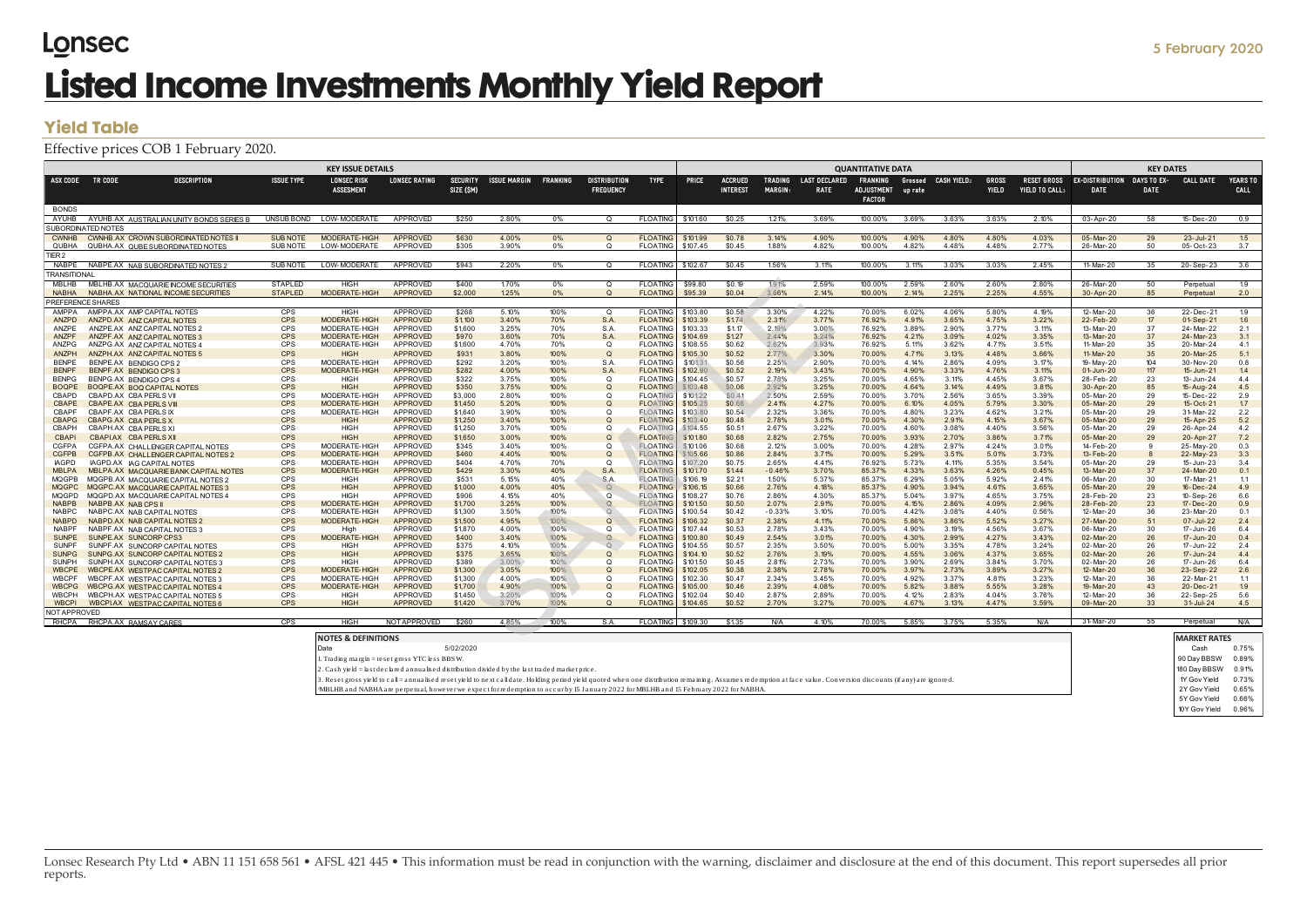# Lonsec

# **Listed Income Investments Monthly Yield Report**

## **Yield and Maturity by Risk Rating**



2.0 3.0 4.0 5.0<br>
ARS TO NEXT RESET/MATURITY DATE<br>
SAMPLE 3.7%<br>
BENPE, 3.7%<br>
BENPE, 3.7%<br>
BENPE, 3.7%<br>
BENPE, 3.7%<br>
BENPE, 3.7%<br>
SAMPLE 3.7%<br>
SAMPLE 3.7%<br>
MARPE 3.7%<br>
MARPE 3.7%<br>
MARPE 3.7%<br>
MARPE 3.7%<br>
MARPE 3.7%<br>
SAMPLE **High Risk Rated Issues Current Gross Running Yield — Perpetual Issues** 4.4% GROSS YIELD TO MATURITY/RESET GROSS YIELD TO MATURITY/RESET **AMF** 4.2% MQGPC, 3.7% BOOPE<sub>3</sub> CBAPG, 3.7% 4.0% WBCPH, 3.8%  $P<sub>0</sub>$ 3.8% BENPG, 3.7% SUNPG 3.6% NABPF, 3.7% CBAPH, 3.6% 3.4% WBCPH, 3.6% ANZPH, 3.7% |<br>BAPI, 3.7% 3.2%  $STIMP$ 3.0% 1.5 2.5 3.5 4.5 5.5 6.5 7.5 YEARS TO NEXT RESET/MATURITY DATE





The above charts display the current gross yield to maturity and the time to maturity (in number of years) for the current universe of Listed Income Investments covered by Lonsec. The securities are grouped according to the respective risk rating assigned to the issue by Lonsec.

| <b>SECURE</b><br><b>DEFENSIVE</b>                 |  | CONSERVATIVE | <b>BALANCED</b> | GROWTH       | <b>HIGH</b><br><b>GROWTH</b> |  |  |  |  |  |  |
|---------------------------------------------------|--|--------------|-----------------|--------------|------------------------------|--|--|--|--|--|--|
| PREFERRED FLOATING RATE LISTED INCOME INVESTMENTS |  |              |                 |              |                              |  |  |  |  |  |  |
|                                                   |  |              |                 | CBAPF        | CPABE                        |  |  |  |  |  |  |
|                                                   |  |              |                 | CGFPA        | CGFPA                        |  |  |  |  |  |  |
|                                                   |  |              |                 | <b>CGFPB</b> | <b>CGFPB</b>                 |  |  |  |  |  |  |
|                                                   |  |              |                 | CWNHB        | <b>CWNHB</b>                 |  |  |  |  |  |  |
|                                                   |  |              |                 | <b>IAGPD</b> | <b>IAGPD</b>                 |  |  |  |  |  |  |
|                                                   |  |              |                 | <b>NABHA</b> | <b>NABHA</b>                 |  |  |  |  |  |  |
|                                                   |  |              | QUBHA           | QUBHA        |                              |  |  |  |  |  |  |
|                                                   |  |              | <b>NABPE</b>    | <b>NABPE</b> |                              |  |  |  |  |  |  |
|                                                   |  |              |                 | WBCPG        | WBCPG                        |  |  |  |  |  |  |

The Lonsec Preferred listed income investments table summarises our preferred securities given an investor risk profile, with a view to holding to maturity. Minimum years to call/maturity is 12 months.

ISSUE DATE: 5-02-2020 ISSUE DATE: 5-02-2020

> Lonsec Research Pty Ltd • ABN 11 151 658 561 • AFSL 421 445 • This information must be read in conjunction with the warning, disclaimer and disclosure at the end of this document. This report supersedes all prior reports.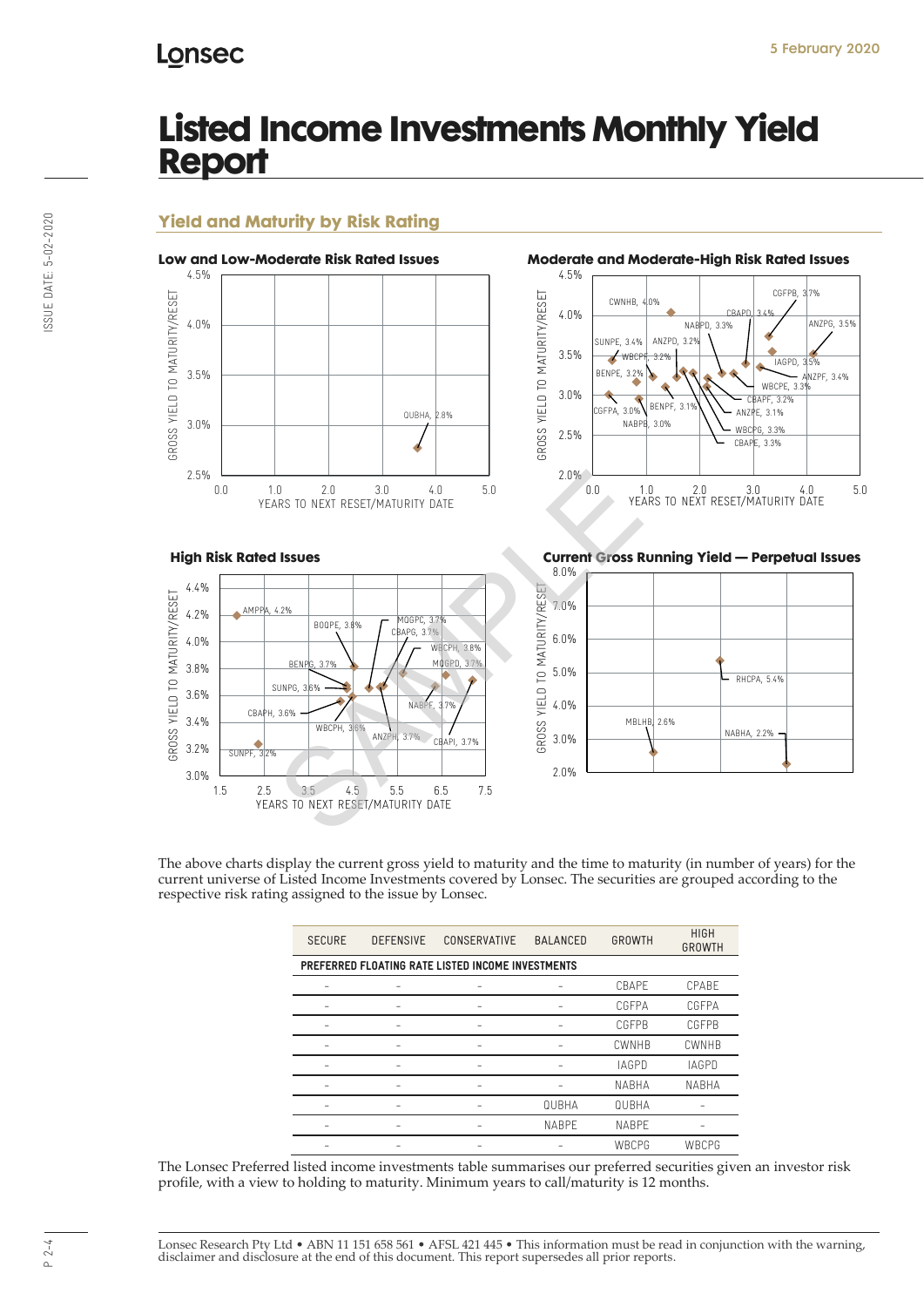# **Listed Income Investments Monthly Yield Report**

**Reset Gross Yield to Call – Income and Capital Components**

#### component (gross dividends) of 2.3% p.a. (subject to movement in the swap rate) and a capital return component (received at maturity) of 2.3% p.a. 4.6% 4.2% 4.0% 3.8% 3.8% 3.7% 3.7% 3.7% 3.7% 3.7% 3.7% 3.7% 3.7% 3.7% 3.6% 3.6% 3.6% 3.5% 3.5% 3.4% 3.4% 3.4% 3.3% 3.3% 3.3% 3.3% 3.2% 3.2% 3.2% 3.2% 3.2% 3.1% 3.1% 3.0% 3.0% 2.8% 2.8% 2.4% 2.4% 2.2% 2.1% 1.7%  $-17.0%$  $-12.0%$ -7.0% -2.0% 3.0% 8.0% NABHA AMPPA CWNHB BOQPE WBCPH MQGPD CGFPB CBAPI **RHCPA** BENPG CBAPG NABPF ANZPH MQGPC SUNPG WBCPI CBAPH IAGPD ANZPG SUNPE CBAPD ANZPF CBAPE WBCPG WBCPE NABPD SUNPF WBCPF ANZPD CBAPF BENPE ANZPE BENPF CGFPA NABPB MBLHB QUBHA NABPE MQGPB NABPC AYUHB MBLPA INCOME **CAPITAL** SAMPLE SAMPLE

The chart below displays the gross reset yield to maturity split into income and capital i.e. NABHA has a gross reset yield to maturity of 4.6% p.a. This consists of an income

**ATOTAL** 

\* Reset Gross Yield to Maturity is approximate as the actual distributions will vary with fluctuations in the swap rate. Yield to maturity is adjusted for accumulated dividends and the yield is reset based on the issue mar current swap rate. Note the yield to maturity figure appearing in the Lonsec yield table is based on the last declared interest rate and is not reset. Lonsec has used the current bank bill swap rate for each security to ca and yield to maturity. Lonsec assumes that perpetual securities will not be redeemed and therefore only the running yield is included in the chart above (no capital growth). MBLHB and NABHA are perpetual, however we expect for maturity to occur by 15 January 2022 for MBLHB and 15 February 2022 for NABHA. We assume the convertible issues are redeemed at face value (i.e. redeemed for cash) and all securities are redeemed at their optional call date.

Lonsec Research Pty Ltd • ABN 11 151 658 561 • AFSL 421 445 • This information must be read in conjunction with the warning, disclaimer and disclosure at the end of this document. This report supersedes all prior reports.